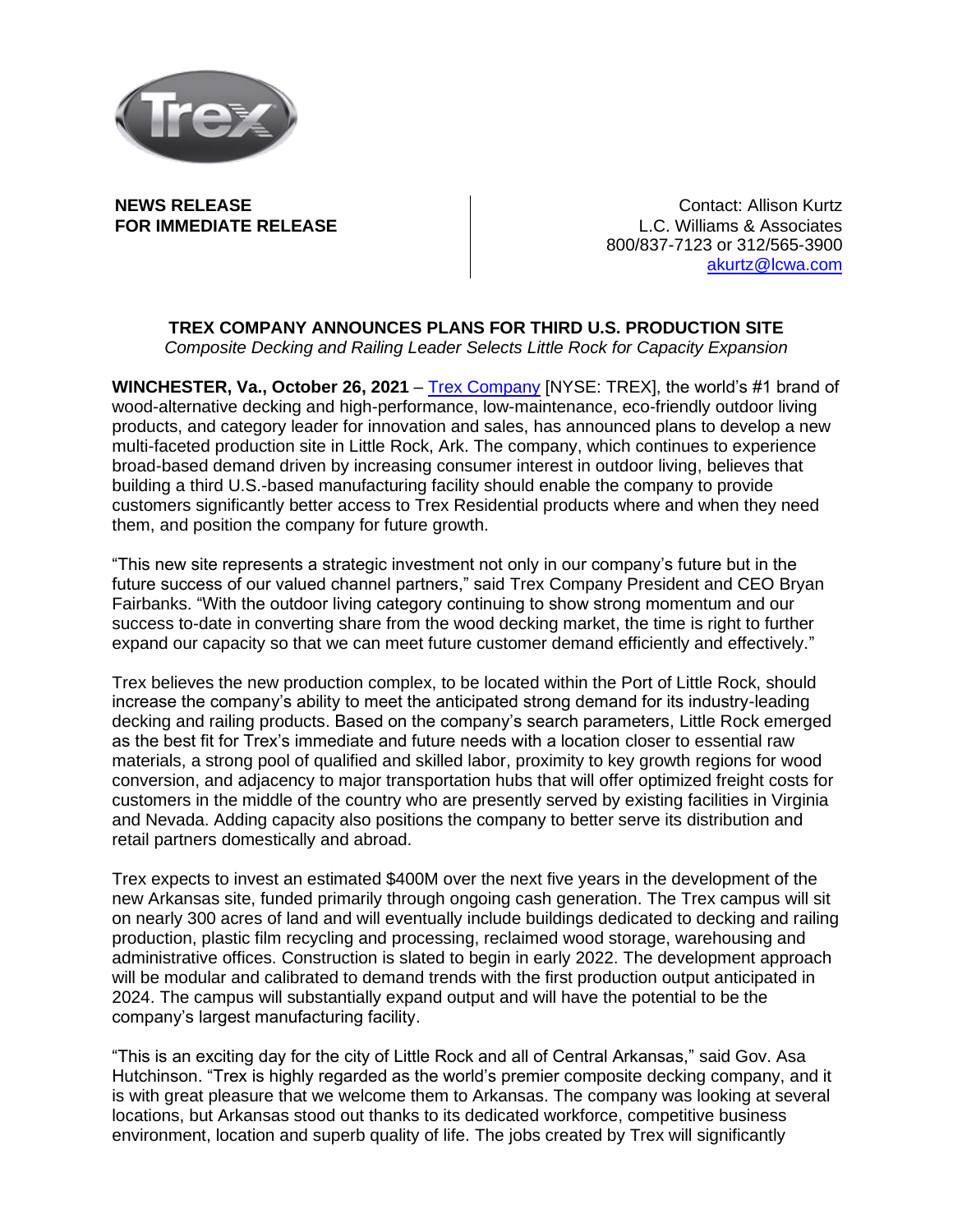Trex Expands Capacity and Industry Footprint with New Southern Manufacturing Campus – 2

enhance our economic climate, and I look forward to watching Trex grow and succeed in the coming years."

"I'm excited to welcome Trex, the world's leading manufacturer of composite decking and railing, to Little Rock," said Mayor Frank Scott Jr. "This regional manufacturing and distribution center will benefit greatly from our amazing assets – those being river, road, rail and air all intersecting in one place. And our residents will benefit from the addition of hundreds of highwage jobs added to the economy."

Over time, Trex will bring more than 500 new jobs to the Little Rock area. The company will be interviewing candidates for key positions starting this fall and will broaden its recruiting efforts for both salaried and hourly positions in spring 2022. Information about available positions will be posted online to the Trex Careers page at [https://careers.trex.com.](https://careers.trex.com/)

"This is another large addition to the Port of Little Rock that will add in excess of 500 jobs, and which we expect to grow and bring additional high paying jobs to support this investment," said Pulaski County Judge Barry Hyde. "This project wouldn't be possible without a talented regional workforce from 22 Arkansas counties who travel to the Port for work each and every day."

"It is with great pleasure that we welcome Trex to the Arkansas business community," said Arkansas Secretary of Commerce Mike Preston. "Arkansas is a perfect fit for Trex's operations – and not just because of our state's business-friendly environment and strong workforce. Trex fits Arkansas hand-in-glove because we share the values of hard work, innovation and outdoor living. Trex is a company renowned for its ongoing commitment to manufacture products that maximize the preservation and enjoyment of the outdoors. What better place to produce these products than right here in the Natural State? I offer Trex my congratulations and look forward to our continued partnership for years to come."

Environmental stewardship is embedded in Trex's DNA. The entire portfolio of Trex decking is manufactured from 95% recycled materials, including a mix of reclaimed wood scrap and discarded plastic film. As one of the largest recyclers of polyethylene in North America, Trex works through a number of commercial partnerships and community programs across the country to source plastic waste through its [NexTrex recycling program.](https://recycle.trex.com/) Among its largest sources are grocery stores and other retailers who partner with Trex to responsibly dispose of plastic shopping bags and polyethylene film used to wrap products and pallets. The company also sponsors an annual [Trex Plastic Film Recycling Challenge](https://recycle.trex.com/?utm_source=Release&utm_medium=PR&utm_campaign=Schools) that engages students in grades K-12 in collecting and recycling plastic film while teaching them how plastic waste can find a second life in the form of high-performance Trex<sup>®</sup> composite decking.

"The Chamber is thrilled to welcome Trex to our region's growing economy," said Little Rock Regional Chamber Chairman John Burgess. "Having worked closely with the project team, it is clear why this company has been nationally recognized as one of America's Best Mid-Size Companies, and we look forward to supporting them moving forward as they establish and grow within Little Rock."

Named to Forbes' 2021 List of [America's Best Mid-Size Companies](https://www.forbes.com/lists/best-mid-cap-companies/#7a61b13d59e1) and one of the nation's [100](https://fortune.com/100-fastest-growing-companies/)  [Fastest-Growing Companies](https://fortune.com/100-fastest-growing-companies/) by Fortune magazine, Trex opened its first production lines in Virginia in 1993 with 36 employees. The company now has more than 1,700 employees worldwide. With its industry-leading brand recognition, dominant share of the composite decking market, and unsurpassed channel placement in more than 6,700 retail outlets across 40+ countries, Trex leads the industry on a global scale.